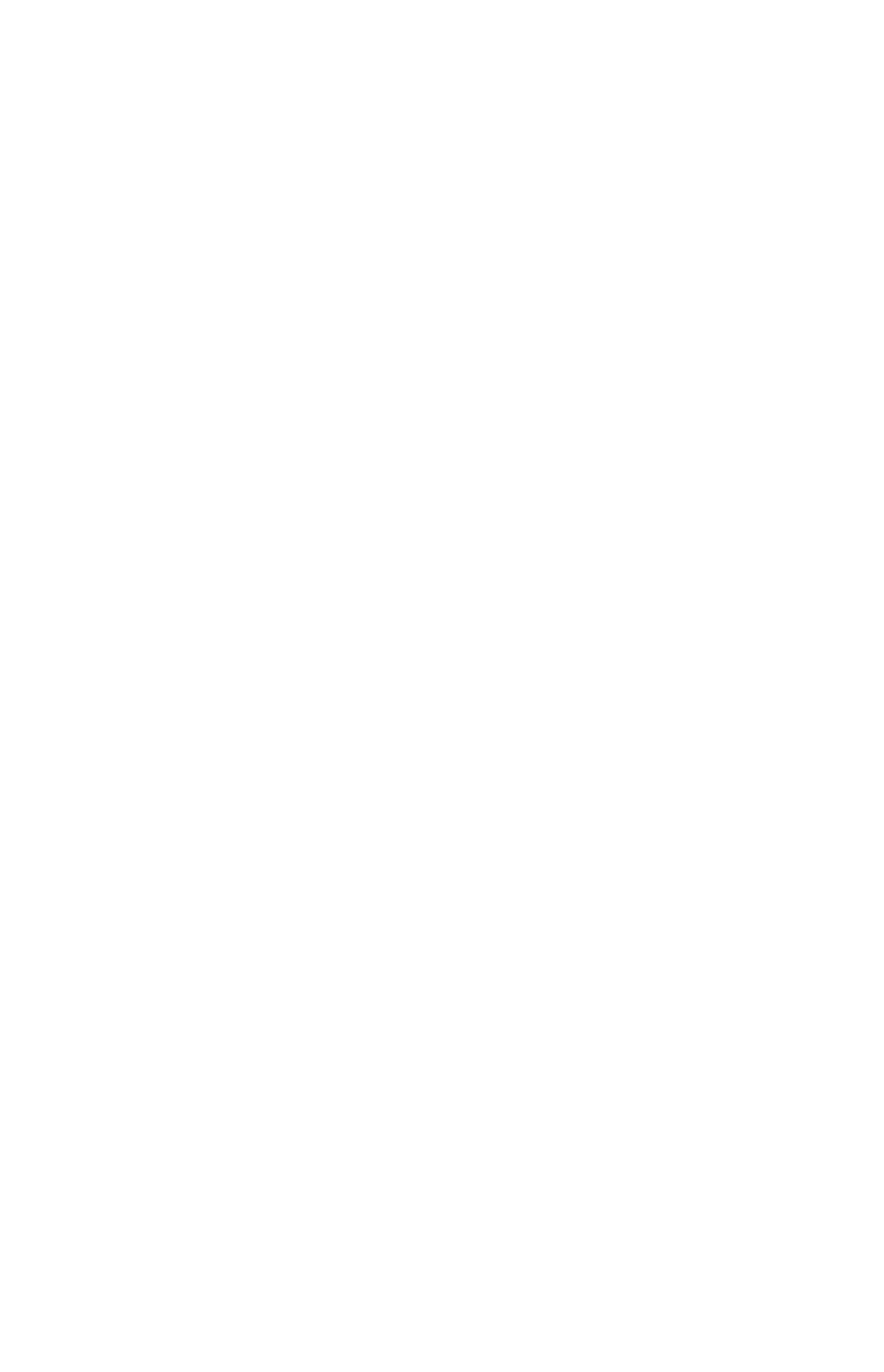

# **Letter of Transmittal**

Council of Economic Advisers Washington, D.C., December 31, 2017

Mr. President:

The Council of Economic Advisers submits this report on its activities during calendar year 2017 in accordance with the requirements of the Congress, as set forth in section 10(d) of the Employment Act of 1946, as amended by the Full Employment and Balanced Growth Act of 1978.

Sincerely yours,

Kevin A. Hassett *Chairman*

Richard V. Burkhauser *Member*

Tomas J. Philipson *Member*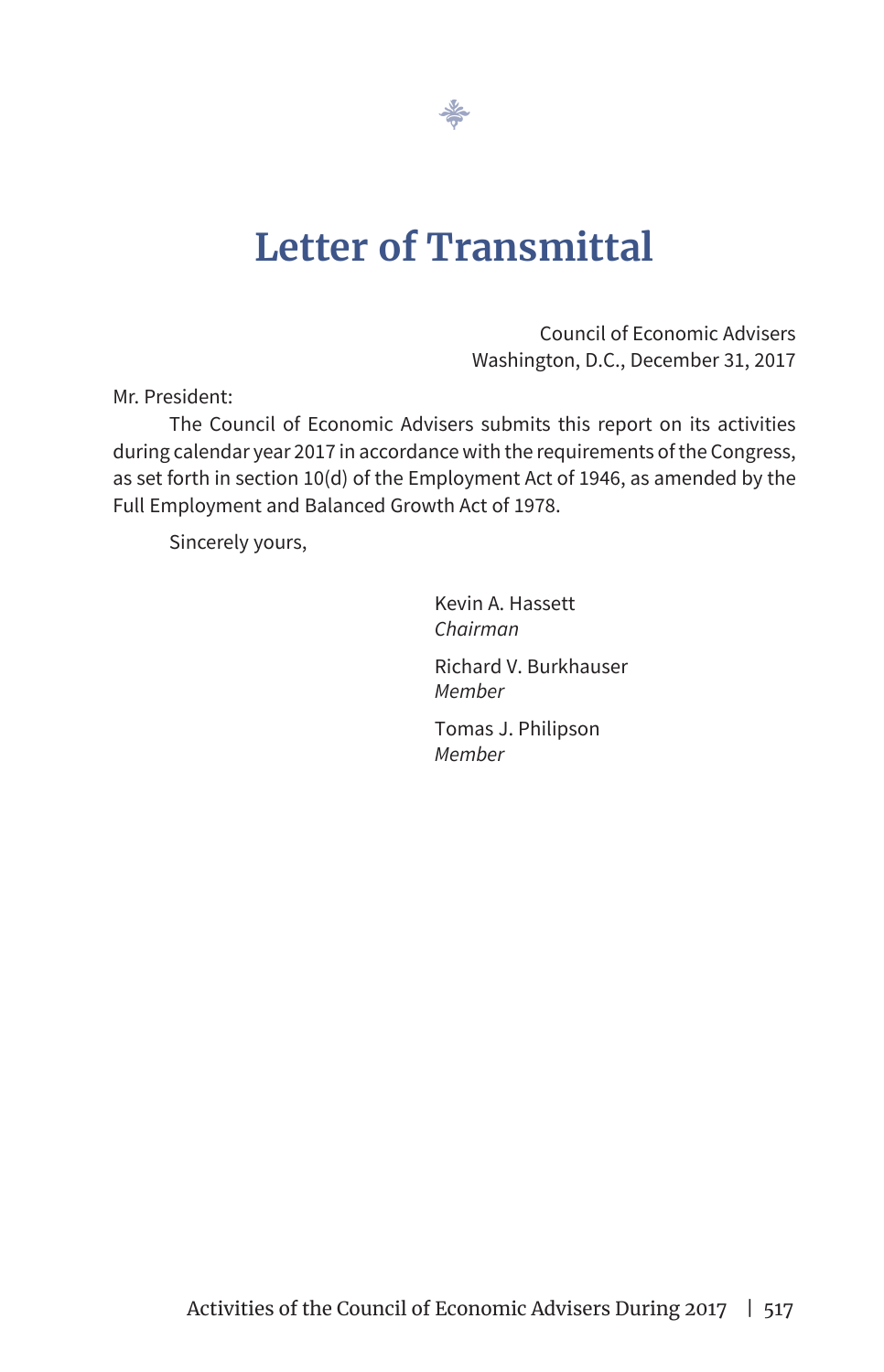| <b>Name</b>           | <b>Position</b> | Oath of office date | <b>Separation date</b> |
|-----------------------|-----------------|---------------------|------------------------|
| Edwin G. Nourse       | Chairman        | August 9, 1946      | November 1, 1949       |
| Leon H. Keyserling    | Vice Chairman   | August 9, 1946      |                        |
|                       | Acting Chairman | November 2, 1949    |                        |
|                       | Chairman        | May 10, 1950        | January 20, 1953       |
| John D. Clark         | Member          | August 9, 1946      |                        |
|                       | Vice Chairman   | May 10, 1950        | February 11, 1953      |
| Roy Blough            | Member          | June 29, 1950       | August 20, 1952        |
| Robert C. Turner      | Member          | September 8, 1952   | January 20, 1953       |
| Arthur F. Burns       | Chairman        | March 19, 1953      | December 1, 1956       |
| Neil H. Jacoby        | Member          | September 15, 1953  | February 9, 1955       |
| Walter W. Stewart     | Member          | December 2, 1953    | April 29, 1955         |
| Raymond J. Saulnier   | Member          | April 4, 1955       |                        |
|                       | Chairman        | December 3, 1956    | January 20, 1961       |
| Joseph S. Davis       | Member          | May 2, 1955         | October 31, 1958       |
| Paul W. McCracken     | Member          | December 3, 1956    | January 31, 1959       |
| Karl Brandt           | Member          | November 1, 1958    | January 20, 1961       |
| Henry C. Wallich      | Member          | May 7, 1959         | January 20, 1961       |
| Walter W. Heller      | Chairman        | January 29, 1961    | November 15, 1964      |
| James Tobin           | Member          | January 29, 1961    | July 31, 1962          |
| Kermit Gordon         | Member          | January 29, 1961    | December 27, 1962      |
| Gardner Ackley        | Member          | August 3, 1962      |                        |
|                       | Chairman        | November 16, 1964   | February 15, 1968      |
| John P. Lewis         | Member          | May 17, 1963        | August 31, 1964        |
| Otto Eckstein         | Member          | September 2, 1964   | February 1, 1966       |
| Arthur M. Okun        | Member          | November 16, 1964   |                        |
|                       | Chairman        | February 15, 1968   | January 20, 1969       |
| James S. Duesenberry  | Member          | February 2, 1966    | June 30, 1968          |
| Merton J. Peck        | Member          | February 15, 1968   | January 20, 1969       |
| Warren L. Smith       | Member          | July 1, 1968        | January 20, 1969       |
| Paul W. McCracken     | Chairman        | February 4, 1969    | December 31, 1971      |
| Hendrik S. Houthakker | Member          | February 4, 1969    | July 15, 1971          |
| <b>Herbert Stein</b>  | Member          | February 4, 1969    |                        |
|                       | Chairman        | January 1, 1972     | August 31, 1974        |
| Ezra Solomon          | Member          | September 9, 1971   | March 26, 1973         |
| Marina v.N. Whitman   | Member          | March 13, 1972      | August 15, 1973        |
| Gary L. Seevers       | Member          | July 23, 1973       | April 15, 1975         |
| William J. Fellner    | Member          | October 31, 1973    | February 25, 1975      |
| Alan Greenspan        | Chairman        | September 4, 1974   | January 20, 1977       |
| Paul W. MacAvoy       | Member          | June 13, 1975       | November 15, 1976      |
| Burton G. Malkiel     | Member          | July 22, 1975       | January 20, 1977       |
| Charles L. Schultze   | Chairman        | January 22, 1977    | January 20, 1981       |
| William D. Nordhaus   | Member          | March 18, 1977      | February 4, 1979       |
| Lyle E. Gramley       | Member          | March 18, 1977      | May 27, 1980           |
| George C. Eads        | Member          | June 6, 1979        | January 20, 1981       |
| Stephen M. Goldfeld   | Member          | August 20, 1980     | January 20, 1981       |
| Murray L. Weidenbaum  | Chairman        | February 27, 1981   | August 25, 1982        |
| William A. Niskanen   | Member          | June 12, 1981       | March 30, 1985         |
| Jerry L. Jordan       | Member          | July 14, 1981       | July 31, 1982          |
| Martin Feldstein      | Chairman        | October 14, 1982    | July 10, 1984          |

### **Council Members and Their Dates of Service**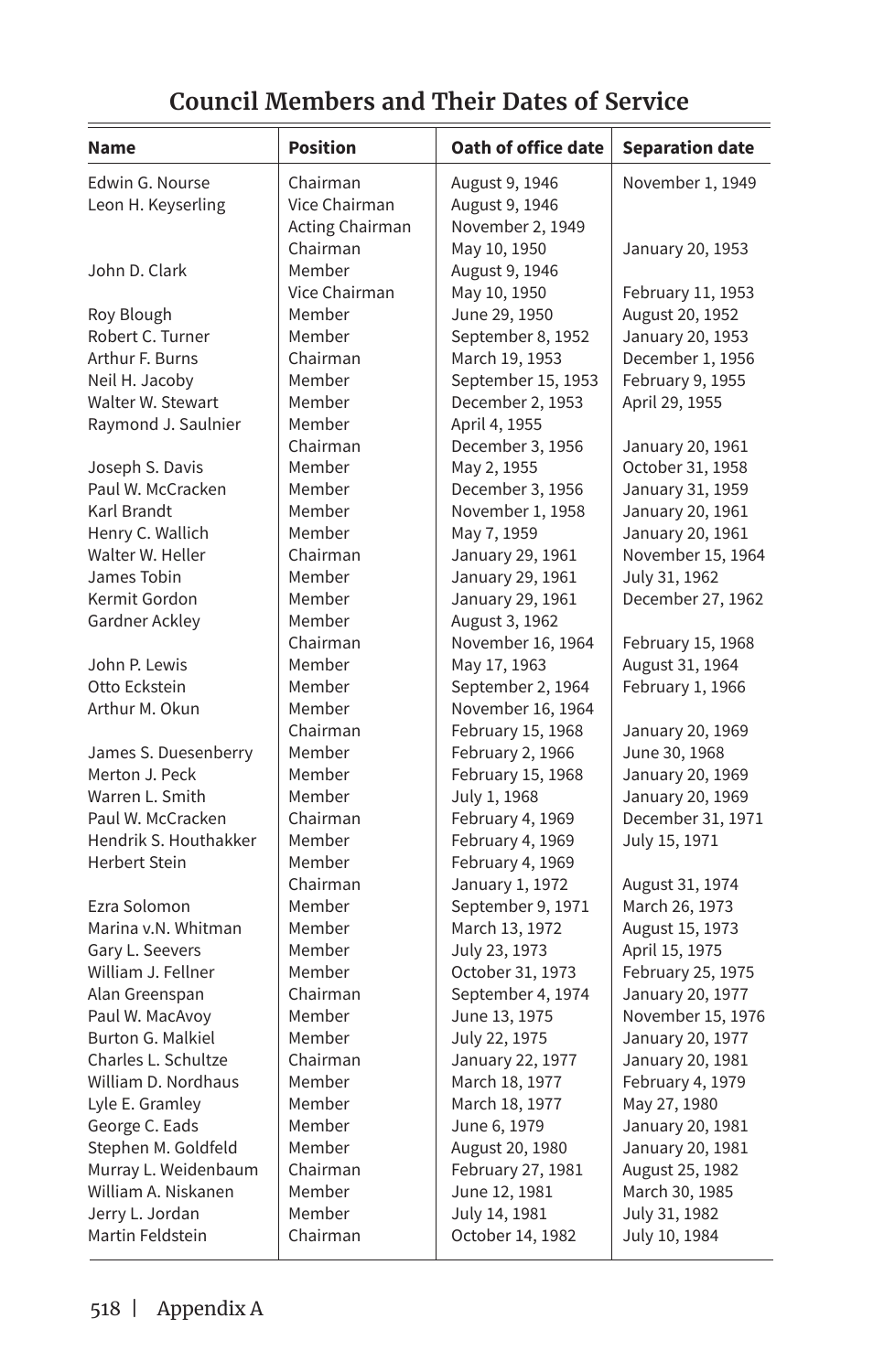| Name                     | <b>Position</b> | Oath of office date | <b>Separation date</b> |
|--------------------------|-----------------|---------------------|------------------------|
| William Poole            | Member          | December 10, 1982   | January 20, 1985       |
| Beryl W. Sprinkel        | Chairman        | April 18, 1985      | January 20, 1989       |
| <b>Thomas Gale Moore</b> | Member          | July 1, 1985        | May 1, 1989            |
| Michael L. Mussa         | Member          | August 18, 1986     | September 19, 1988     |
| Michael J. Boskin        | Chairman        | February 2, 1989    | January 12, 1993       |
| John B. Taylor           | Member          | June 9, 1989        | August 2, 1991         |
| Richard L. Schmalensee   | Member          | October 3, 1989     | June 21, 1991          |
| David F. Bradford        | Member          | November 13, 1991   | January 20, 1993       |
| Paul Wonnacott           | Member          | November 13, 1991   | January 20, 1993       |
| Laura D'Andrea Tyson     | Chair           | February 5, 1993    | April 22, 1995         |
| Alan S. Blinder          | Member          | July 27, 1993       | June 26, 1994          |
| Joseph E. Stiglitz       | Member          | July 27, 1993       |                        |
|                          | Chairman        | June 28, 1995       | February 10, 1997      |
| Martin N. Baily          | Member          | June 30, 1995       | August 30, 1996        |
| Alicia H. Munnell        | Member          | January 29, 1996    | August 1, 1997         |
| Janet L. Yellen          | Chair           | February 18, 1997   | August 3, 1999         |
| Jeffrey A. Frankel       | Member          | April 23, 1997      | March 2, 1999          |
| Rebecca M. Blank         | Member          | October 22, 1998    | July 9, 1999           |
| Martin N. Baily          | Chairman        | August 12, 1999     | January 19, 2001       |
| Robert Z. Lawrence       | Member          | August 12, 1999     | January 12, 2001       |
| Kathryn L. Shaw          | Member          | May 31, 2000        | January 19, 2001       |
| R. Glenn Hubbard         | Chairman        | May 11, 2001        | February 28, 2003      |
| Mark B. McClellan        | Member          | July 25, 2001       | November 13, 2002      |
| Randall S. Kroszner      | Member          | November 30, 2001   | July 1, 2003           |
| N. Gregory Mankiw        | Chairman        | May 29, 2003        | February 18, 2005      |
| Kristin J. Forbes        | Member          | November 21, 2003   | June 3, 2005           |
| Harvey S. Rosen          | Member          | November 21, 2003   |                        |
|                          | Chairman        | February 23, 2005   | June 10, 2005          |
| Ben S. Bernanke          | Chairman        | June 21, 2005       | January 31, 2006       |
| Katherine Baicker        | Member          | November 18, 2005   | July 11, 2007          |
| Matthew J. Slaughter     | Member          | November 18, 2005   | March 1, 2007          |
| Edward P. Lazear         | Chairman        | February 27, 2006   | January 20, 2009       |
| Donald B. Marron         | Member          | July 17, 2008       | January 20, 2009       |
| Christina D. Romer       | Chair           | January 29, 2009    | September 3, 2010      |
| Austan D. Goolsbee       | Member          | March 11, 2009      |                        |
|                          | Chairman        | September 10, 2010  | August 5, 2011         |
| Cecilia Elena Rouse      | Member          | March 11, 2009      | February 28, 2011      |
| Katharine G. Abraham     | Member          | April 19, 2011      | April 19, 2013         |
| Carl Shapiro             | Member          | April 19, 2011      | May 4, 2012            |
| Alan B. Krueger          | Chairman        | November 7, 2011    | August 2, 2013         |
| James H. Stock           | Member          | February 7, 2013    | May 19, 2014           |
| Jason Furman             | Chairman        | August 4, 2013      | January 20, 2017       |
| <b>Betsey Stevenson</b>  | Member          | August 6, 2013      | August 7, 2015         |
| Maurice Obstfeld         | Member          | July 21, 2014       | August 28, 2015        |
| Sandra E. Black          | Member          | August 10, 2015     | January 20, 2017       |
| Jay C. Shambaugh         | Member          | August 31, 2015     | January 20, 2017       |
| Kevin A. Hassett         | Chairman        | September 13, 2017  |                        |
| Richard V. Burkhauser    | Member          | September 28, 2017  |                        |
| Tomas J. Philipson       | Member          | August 31, 2017     |                        |
|                          |                 |                     |                        |

### **Council Members and Their Dates of Service**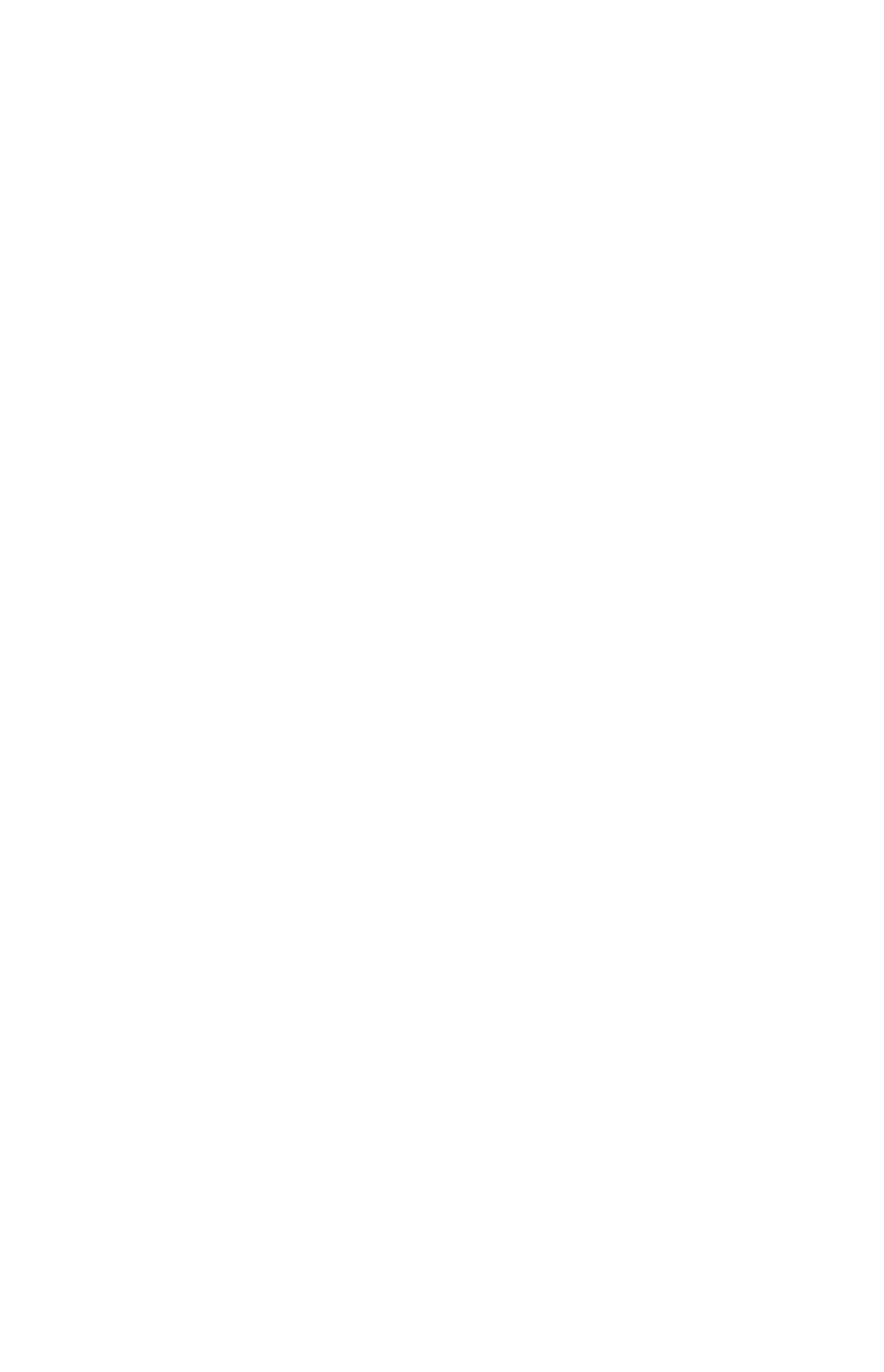# **Report to the President on the Activities of the Council of Economic Advisers During 2017**

The Council of Economic Advisers was established by the Employment Act of 1946 to provide the President with objective economic analysis and advice on the development and implementation of a wide range of domestic and international economic policy issues. The Council is governed by a Chairman, who is appointed by the President and is confirmed by the United States Senate; and has two Members, who are also appointed by the President.

# **The Chairman of the Council**

Kevin A. Hassett was confirmed by the U.S. Senate on September 12, 2017, and was sworn in as the 29th Chairman on September 13, 2017. Before becoming Chairman of the CEA, he was an economist for almost 20 years at the American Enterprise Institute. His most recent positions at AEI included James Q. Wilson Chair in American Culture and Politics and Director of Research for Domestic Policy. He also served as Director of Economic Policy Studies and Resident Scholar from 2003 through 2014. Before joining AEI, he was a senior economist for the Board of Governors of the Federal Reserve System and an associate professor of economics and finance at Columbia University's Graduate School of Business. He has also served as a visiting professor at New York University's Law School, as a consultant to the U.S. Treasury Department, and as an adviser to presidential campaigns. A noted expert in the field of public finance, he has written peer-reviewed articles for leading economics journals and has served as a columnist for leading media outlets. He received his B.A. from Swarthmore College and his Ph.D. in economics from the University of Pennsylvania.

# **The Members of the Council**

Richard V. Burkhauser is Emeritus Sarah Gibson Blanding Professor of Policy Analysis and Management at Cornell University. Before coming to Cornell, he was a tenured professor in the Department of Economics at Syracuse University and at Vanderbilt University. Most recently, before joining the CEA, he was a professorial research fellow at the Melbourne Institute of Applied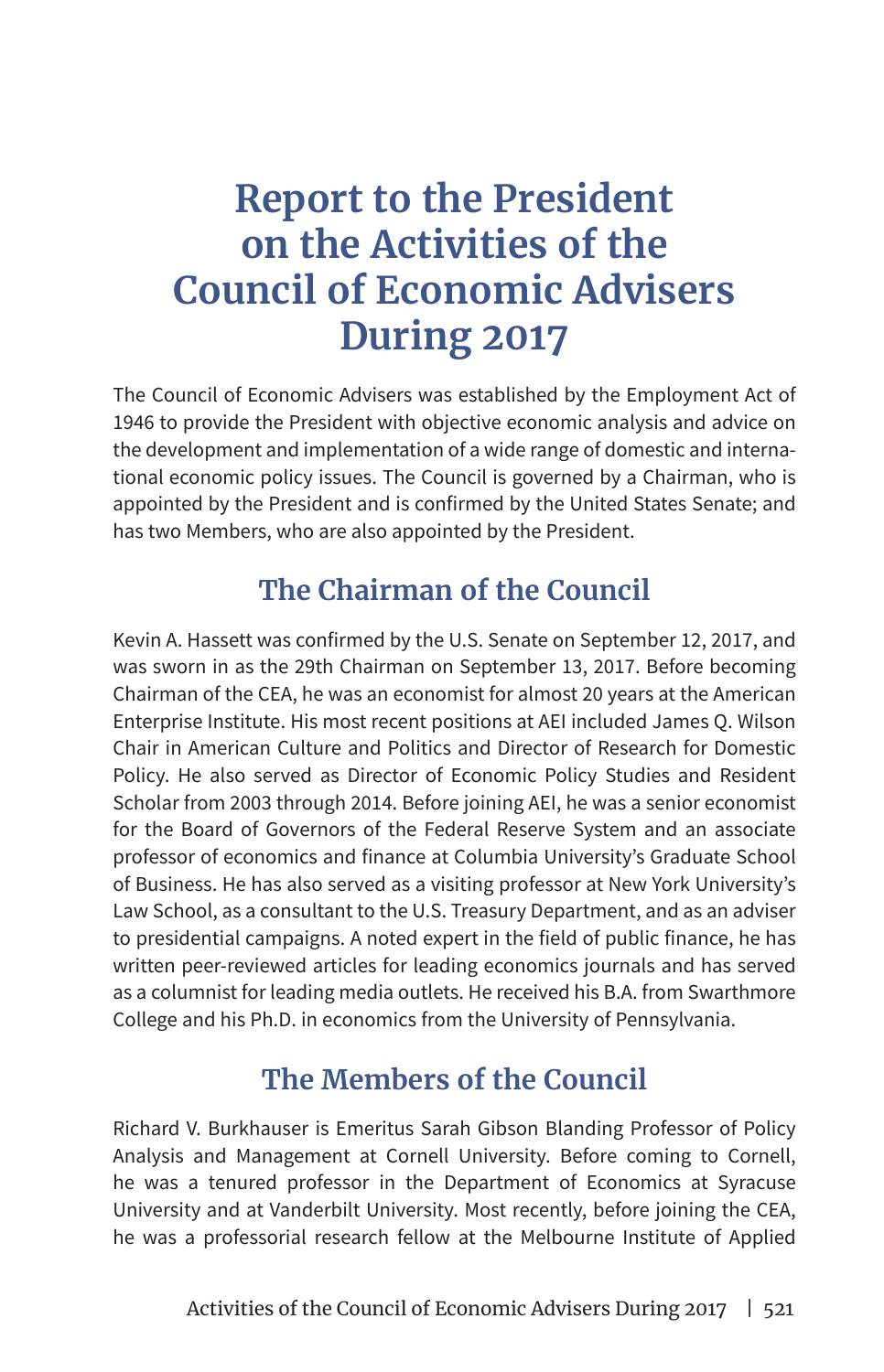Economic and Social Research, and a senior research fellow at the Lyndon B. Johnson School of Public Affairs at the University of Texas at Austin. A former president of the Association for Public Policy Analysis and Management, his professional career has focused on how public policies affect the economic behavior and well-being of vulnerable populations. He has published widely in peer-reviewed economics and policy analysis journals. He received degrees in economics from St. Vincent College (B.A.), Rutgers University (M.A.), and the University of Chicago (Ph.D.).

Tomas J. Philipson is on leave from his position as Daniel Levin Professor of Public Policy Studies at the University of Chicago's Harris School of Public Policy and from serving as the Director of the Health Economics Program of the Becker Friedman Institute at the University. With a research focus on health economics, he has twice won the highest honor in his field, the Kenneth Arrow Award of the International Health Economics Association, and he has published extensively in many leading academic journals. He founded the consulting firm Precision Health Economics LLC and has held senior positions at the Food and Drug Administration and the Centers for Medicare and Medicaid Services. In addition, he was appointed to the Key Indicator Commission created by the Affordable Care Act, served as an adviser to Congress on the 21st Century Cures legislation, and was on the steering committee of the Biden Foundation's Cancer Moon Shot Initiative. He received his B.S. in mathematics from Uppsala University in Sweden and his M.A. and Ph.D. in economics from the Wharton School of the University of Pennsylvania.

### **Areas of Activity**

### *Macroeconomic Policies*

As is its tradition, the Council devoted much time during 2017 to assisting the President and the White House staff in formulating economic policy objectives and in fulfilling its obligation under the Employment Act of 1946 to apprise the President and senior White House staff of "current and future economic trends." In this regard, the Council kept the President and senior White House staff members informed, on a continuing basis, about important macroeconomic developments and other major policy issues through regular macroeconomic briefings. The Council prepares for the President and White House senior staff memoranda that report key economic data and analyze current economic events.

In addition, the Council, the Department of the Treasury, and the Office of Management and Budget—the Administration's economic "troika"—are responsible for producing the economic forecasts that underlie the Administration's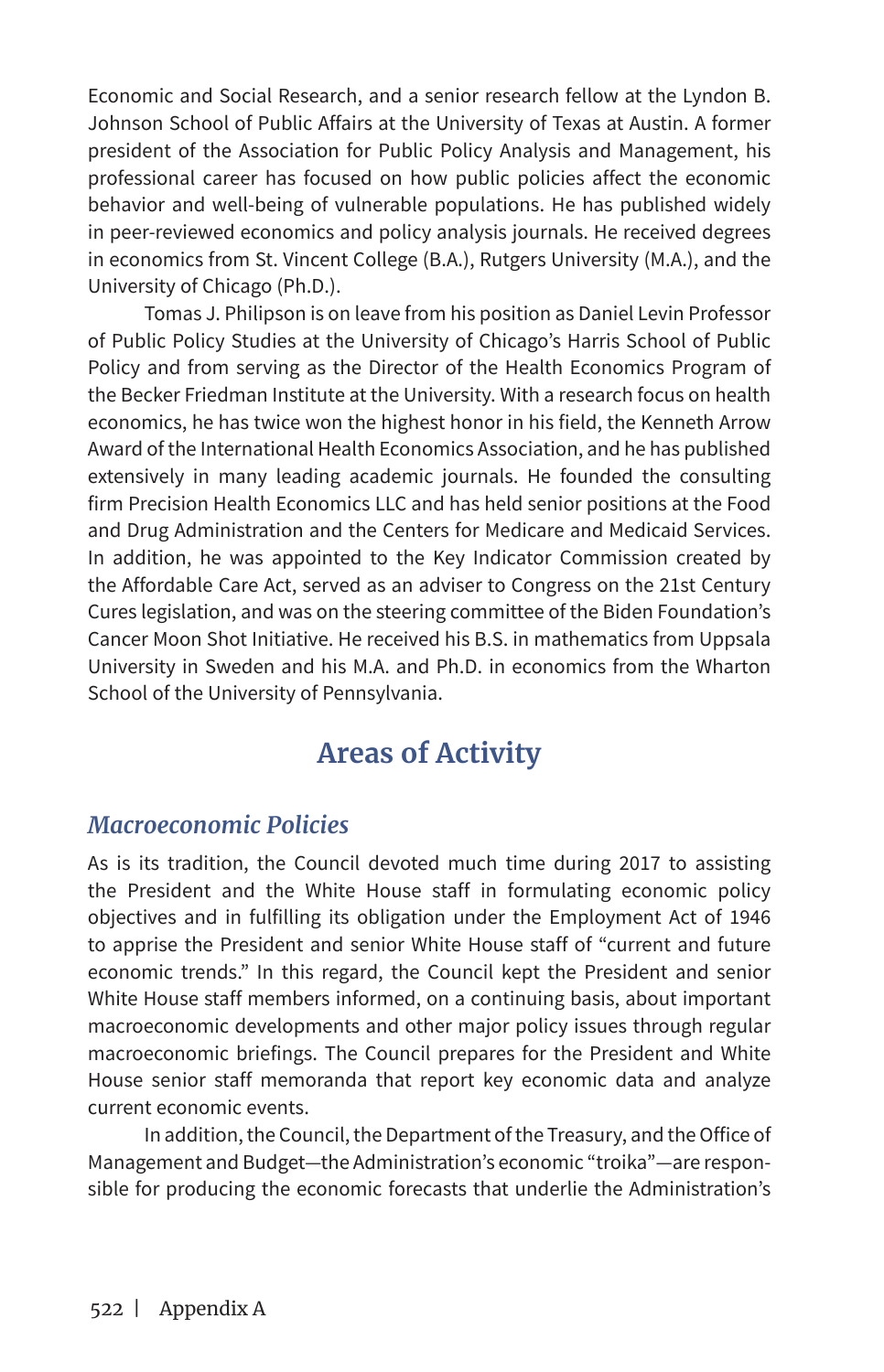budget proposals. The Council, under the leadership of the Chairman and the Members, initiates the forecasting process.

In 2017, the Council took part in discussions on a range of additional macroeconomic issues. An important part of the Council's ongoing work involved monitoring economic data, including the labor market, as well as how economic data may demonstrate the impact of current and prospective Administration policies. To this end, Chairman Hassett testified before the Joint Economic Committee of the U.S. Congress on the state of the economy and the labor market. The Council also produces regular Web posts that highlight trends in economic data.

The Council participated specifically in the analysis of corporate tax reform along the lines of the Unified Framework that served as the basis for the legislation passed as the Tax Cuts and Jobs Act. The Council released a report to the public that analyzed the effect of a corporate tax reduction on wages, much like the one featured in the Tax Cuts and Jobs Act, in addition to a report on the effect of this same set of changes on output. The Council looks forward to engaging in the analysis of future Administration policy.

The Chairman and Members also regularly met to exchange views on the economy with the Chairman and Members of the Board of Governors of the Federal Reserve System.

### *Microeconomic Policies*

The Council actively participated in discussions on topics as varied as agriculture, energy policy, financial reform, health care, housing policy, pharmaceutical drug pricing, regulatory reform, and the opioid epidemic.

On the opioid epidemic, in particular, the Council participates actively in the Opioid Cabinet that coordinates the Administration's response to the epidemic across components of the Executive Office of the President as well as other parts of the Federal government. The Council also released a report on the economic cost of the opioid crisis, which concluded that previous estimates may have underestimated this cost by a factor of six.

On deregulation, the Council released a report that assessed the costs of excessive regulation for the economy.

The Council has, in addition, prospectively assessed the benefits and costs of policy options on infrastructure.

The Council also played a role in advising the President and White House senior staff on the likely effects of the natural disasters that afflicted communities in America this year, including Hurricane Irma and Hurricane Maria, the forest fires in California, and others.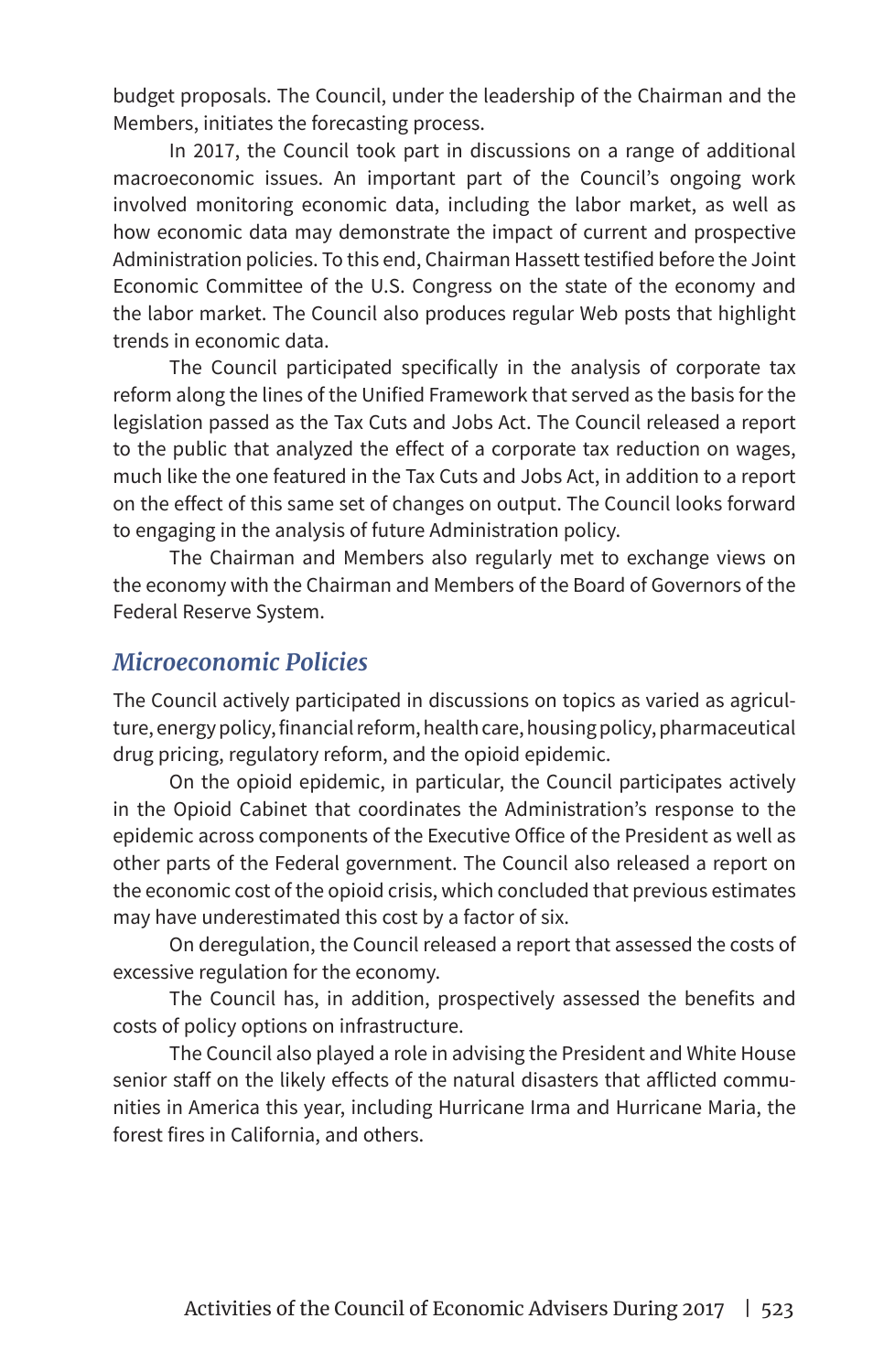### *International Economic Policies*

The Council was involved in the analysis of numerous issues in the area of international economics.

The Council interacts with a number of international organizations. The Council is a leading participant in the Organization for Economic Cooperation and Development (OECD), an important forum for economic cooperation among high-income industrial economies. The Council coordinated with other agencies to provide information for the OECD's review of the U.S. economy. Chairman Hassett also serves as Chairman of the OECD Economic Policy Committee, and Council Members and staff actively participate in workingparty meetings on macroeconomic policy and coordination, and contribute to the OECD's agenda. Chairman Hassett has also met with the representatives of many foreign governments in order to facilitate dialogue on issues of shared interest between the United States and other governments.

In addition, the Council analyzed a number of the proposals under consideration by the Administration in the areas of international trade and intellectual property. The Administration has explored a number of options to respond to developments with regard to the U.S. international trade position, and the CEA has assessed a number of these options. The CEA has also analyzed various issues related to cybersecurity, including cybercrime and new networks.

The Council also engages in the analysis of policies that could influence flows of foreign investment in the United States.

## **Public Information**

The Council's annual *Economic Report of the President* is an important vehicle for presenting the Administration's domestic and international economic policies. It is available for purchase through the Government Publishing Office, and is viewable on the Internet at [www.gpo.gov/erp](http://www.gpo.gov/erp).

The Council frequently prepared reports and blog posts in 2017, and the Chairman and Members gave numerous public speeches. The reports, posts, and texts of speeches are available on the Council's website, [https://www.](https://www.whitehouse.gov/cea/) [whitehouse.gov/cea/.](https://www.whitehouse.gov/cea/) Finally, the Council publishes the monthly *Economic Indicators,* which are available online at [www.gpo.gov/economicindicators.](http://www.gpo.gov/economicindicators)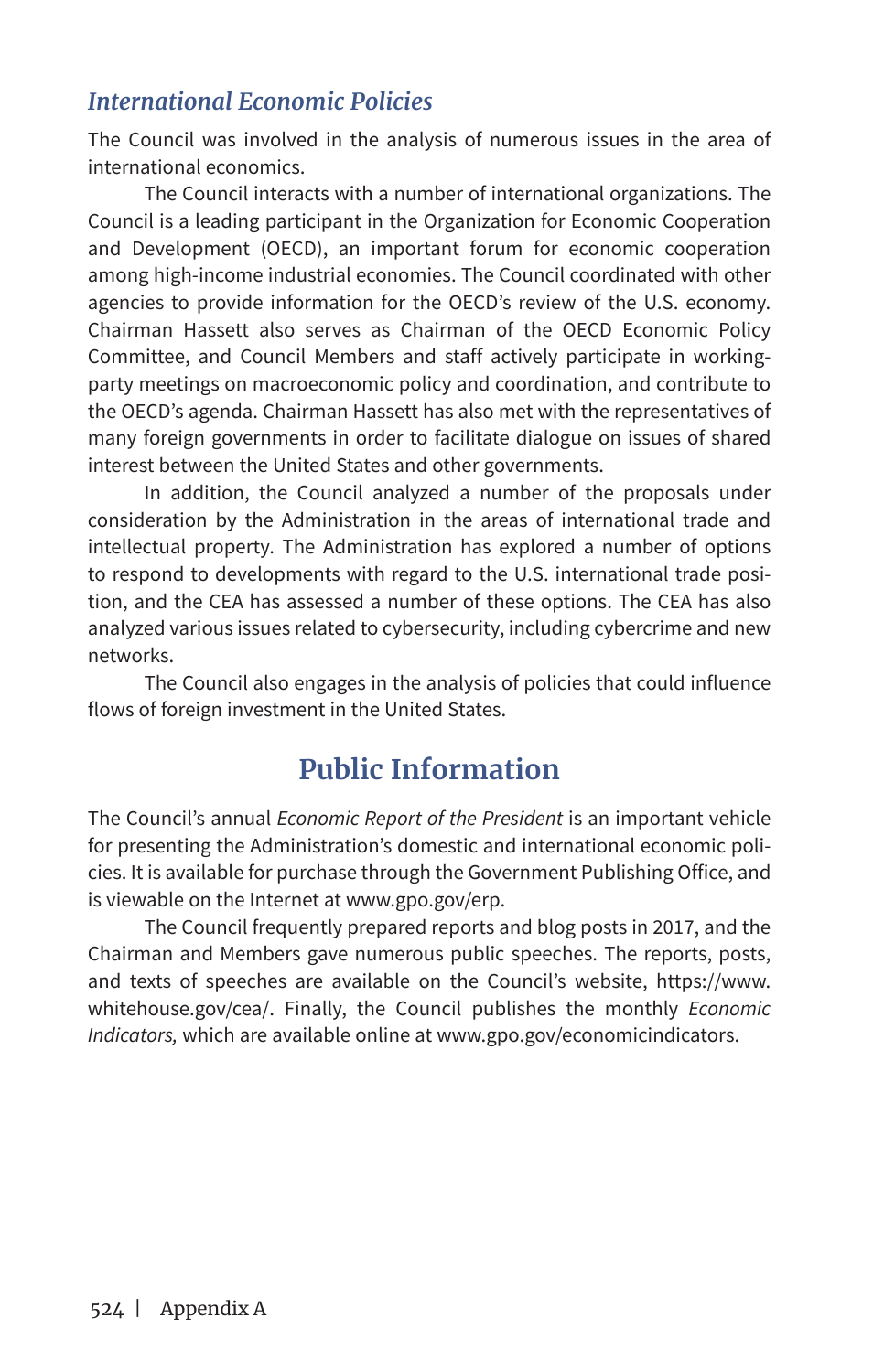# **The Staff of the Council of Economic Advisers**

### **Executive Office**

| DJ Nordquist  Chief of Staff                             |                                                           |
|----------------------------------------------------------|-----------------------------------------------------------|
|                                                          | Dr. Joel M. Zinberg  General Counsel and Senior Economist |
| Joseph W. Sullivan  Special Assistant to the Chairman    |                                                           |
| Paige F. Willey  Special Assistant to the Chief of Staff |                                                           |
| William B. Hallisey  Staff Assistant                     |                                                           |

### **Research Staff**

|                                                            | Alexander C. Abajian  Research Assistant; Energy, Cyber, and<br>Trade |
|------------------------------------------------------------|-----------------------------------------------------------------------|
| Michael K. Adjemian. Senior Economist; Agriculture, Rural, | and Finance                                                           |
|                                                            | Forecasting; Macroeconomics                                           |
|                                                            | Labor                                                                 |
|                                                            | Housing                                                               |
| William O. Ensor  Research Economist; Tax, Trade, and      | Macroeconomics                                                        |
| Naomi E. Feldman Senior Economist; Tax and Housing         |                                                                       |
| Amy K. Filipek  Economist; Macroeconomics and              | Housing                                                               |
|                                                            | and Agriculture                                                       |
| Timothy Fitzgerald Senior Economist; Energy and            | Environment                                                           |
| Tyler B. Goodspeed  Senior Economist; Tax and              | Macroeconomics                                                        |
|                                                            | Trade                                                                 |
| Nataliya Langburd  Staff Economist; Trade, Cyber, and      | <b>Financial Technology</b>                                           |
|                                                            | Housing                                                               |
| Anna D. Scherbina  Senior Economist; Financial             | Technology, Cyber, and Finance                                        |
|                                                            | International Macroeconomics,<br>Infrastructure, and Agriculture      |